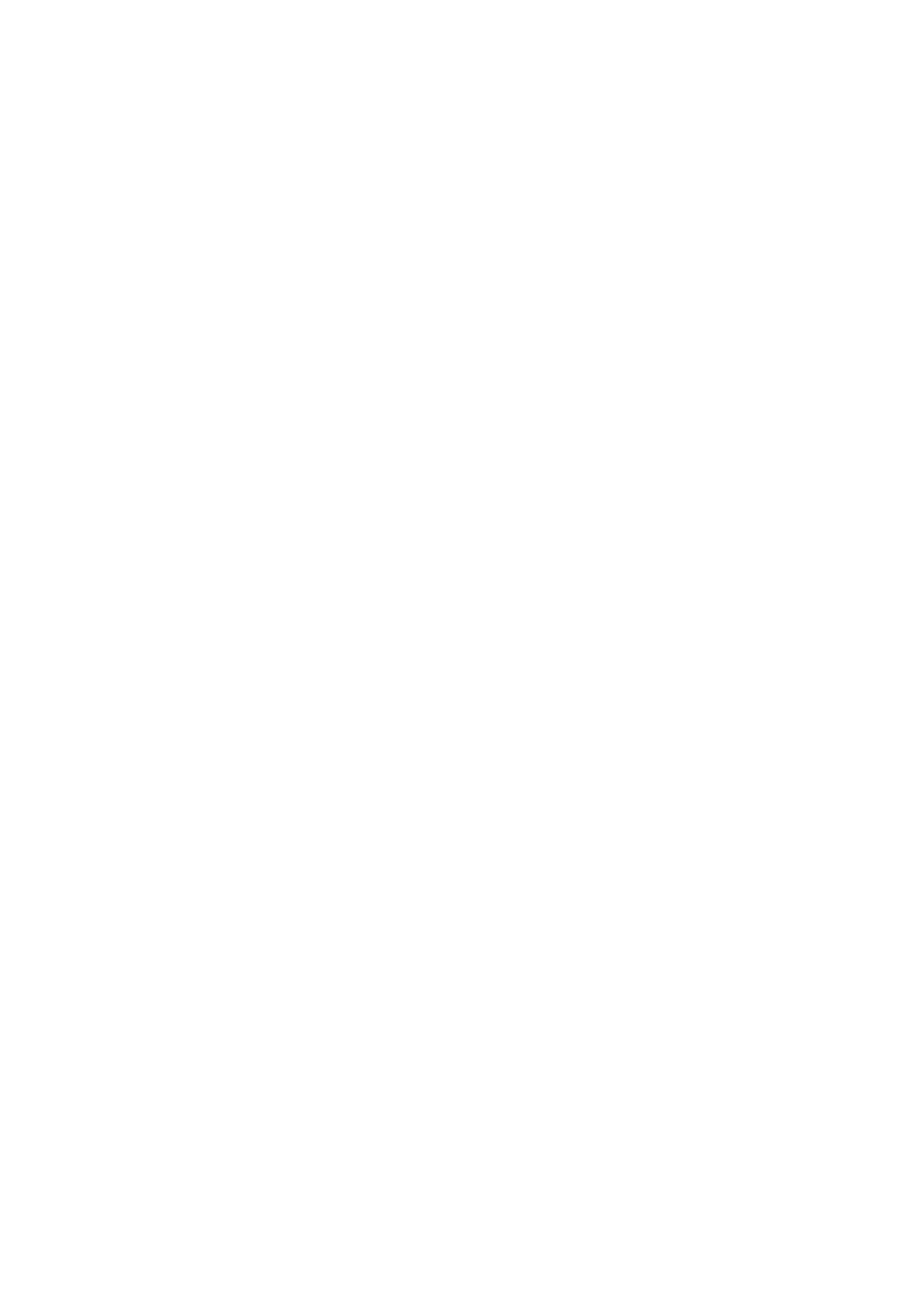*I certify that this PUBLIC BILL, which originated in the LEGISLATIVE COUNCIL, has finally passed the LEGISLATIVE COUNCIL and the LEGISLATIVE ASSEMBLY of NEW SOUTH WALES.*

*Legislative Council 2011* *Clerk of the Parliaments*



New South Wales

# **Crimes (Sentencing Procedure) Amendment (Children in Vehicles) Bill 2011**

Act No , 2011

An Act to amend the *Crimes (Sentencing Procedure) Act 1999* to make it an aggravating factor in sentencing for certain traffic offences where a child was present in the offender's vehicle.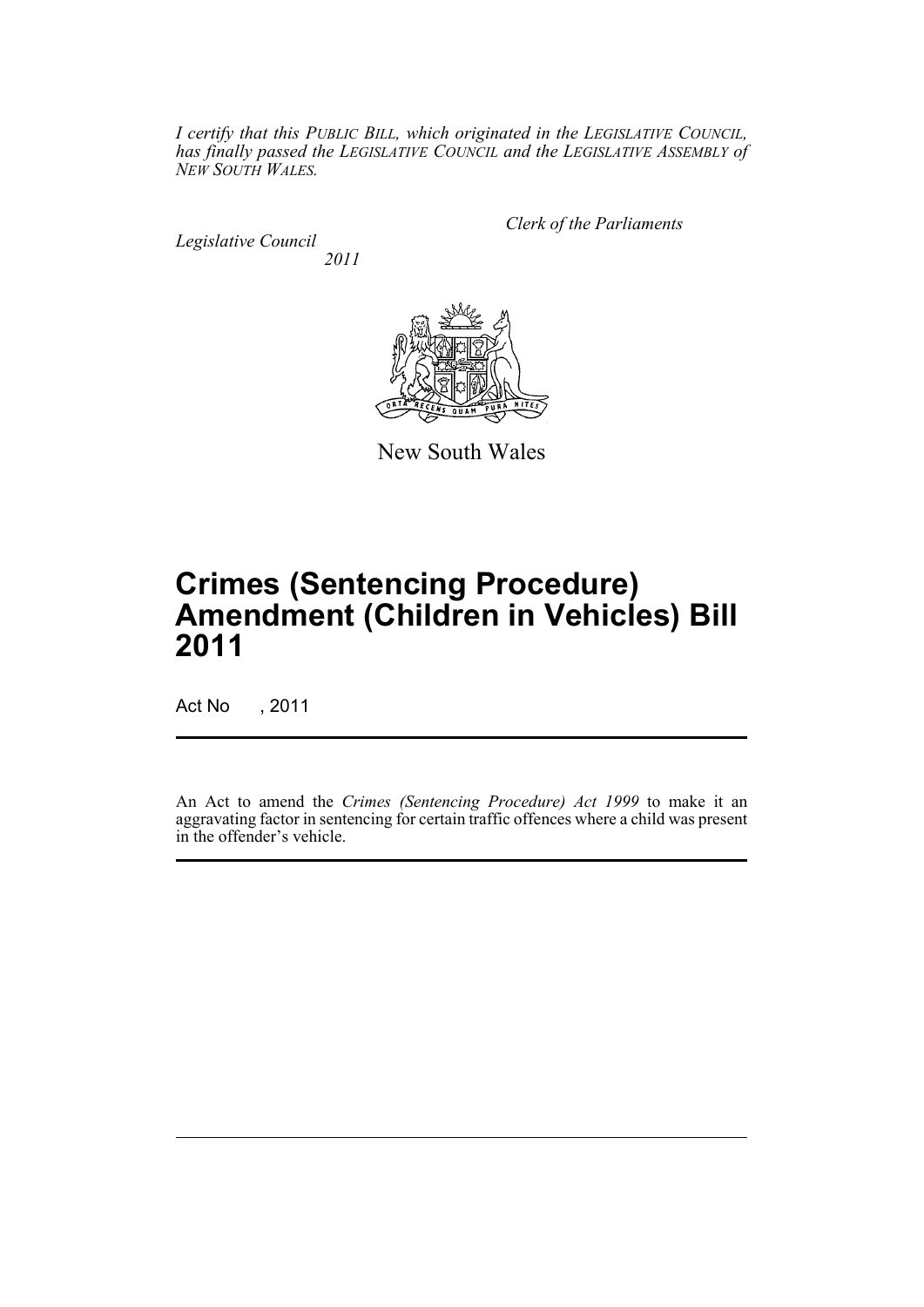## <span id="page-3-0"></span>**The Legislature of New South Wales enacts:**

## **1 Name of Act**

This Act is the *Crimes (Sentencing Procedure) Amendment (Children in Vehicles) Act 2011*.

## <span id="page-3-1"></span>**2 Commencement**

This Act commences on the date of assent to this Act.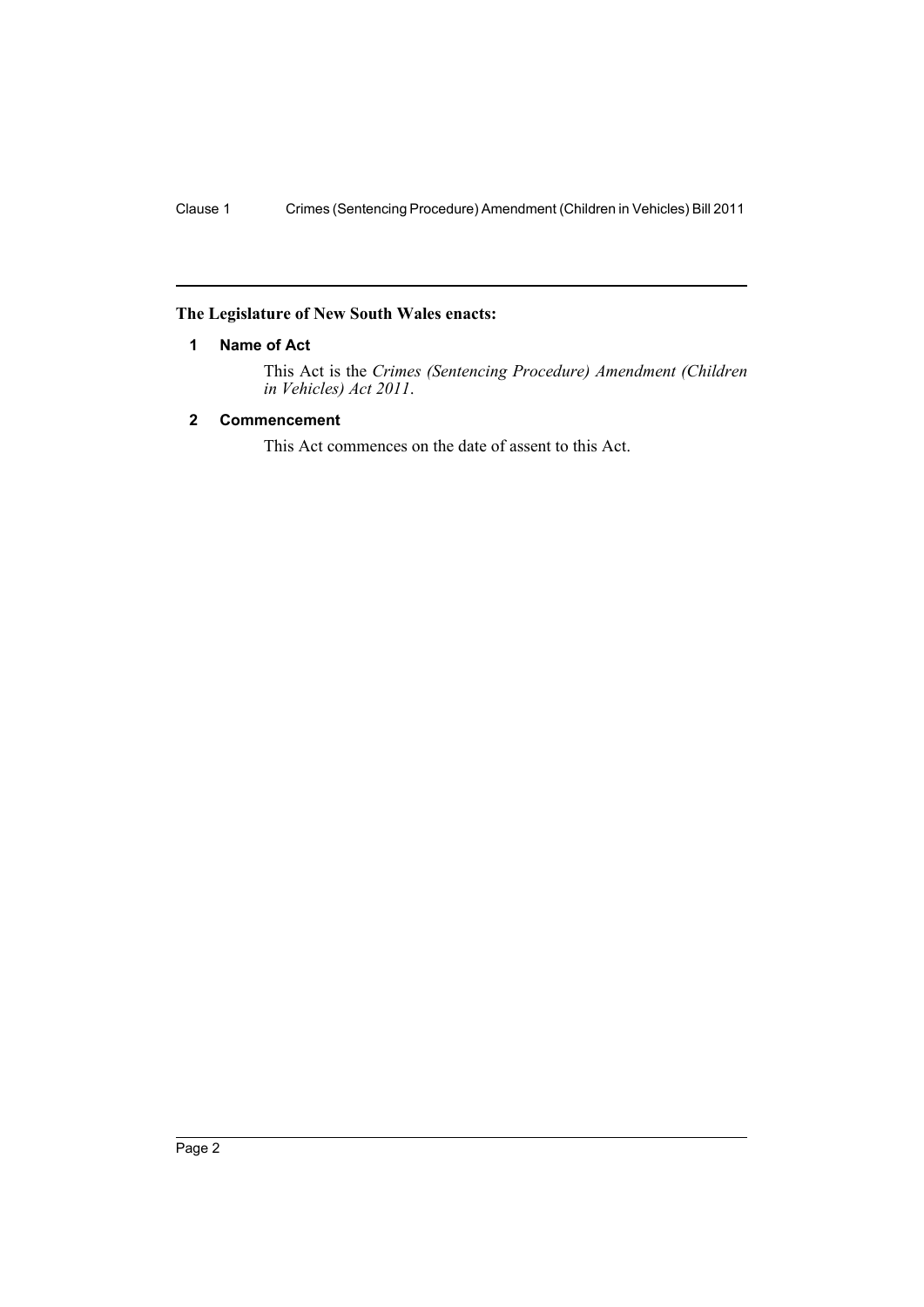Crimes (Sentencing Procedure) Amendment (Children in Vehicles) Bill 2011

Amendment of Crimes (Sentencing Procedure) Act 1999 No 92 Schedule 1

## <span id="page-4-0"></span>**Schedule 1 Amendment of Crimes (Sentencing Procedure) Act 1999 No 92**

#### **[1] Section 21A Aggravating, mitigating and other factors in sentencing**

Insert after section 21A (2) (o):

(p) without limiting paragraph (ea), the offence was a prescribed traffic offence and was committed while a child under 16 years of age was a passenger in the offender's vehicle.

## **[2] Section 21A (5C)**

Insert after section 21A (5B):

(5C) For the purpose of subsection (2) (p), an offence under section 13 (2), 15 (4), 18B (2), 18D (2), 22 (2), 24D (1) or 29 (2) of the *Road Transport (Safety and Traffic Management) Act 1999* is taken to have been committed while a child under 16 years of age was a passenger in the offender's vehicle if the offence was part of a series of events that involved the driving of the vehicle while the child was a passenger in the vehicle.

## **[3] Section 21A (6)**

Insert in alphabetical order:

*prescribed traffic offence* means an offence under any of the following provisions:

- (a) sections 9, 11B (1) and (3), 12 (1), 13 (2), 15 (4), 18B (2), 18D (2), 22 (2), 24D (1) and 29 (2) of the *Road Transport (Safety and Traffic Management) Act 1999*,
- (b) sections 51B (1) and 52A (1) (a) and (3) (a) of the *Crimes Act 1900*,
- (c) section 52A (2) and (4) of the *Crimes Act 1900* in the circumstances of aggravation referred to in section 52A (7) (a), (c) or (d) of that Act.